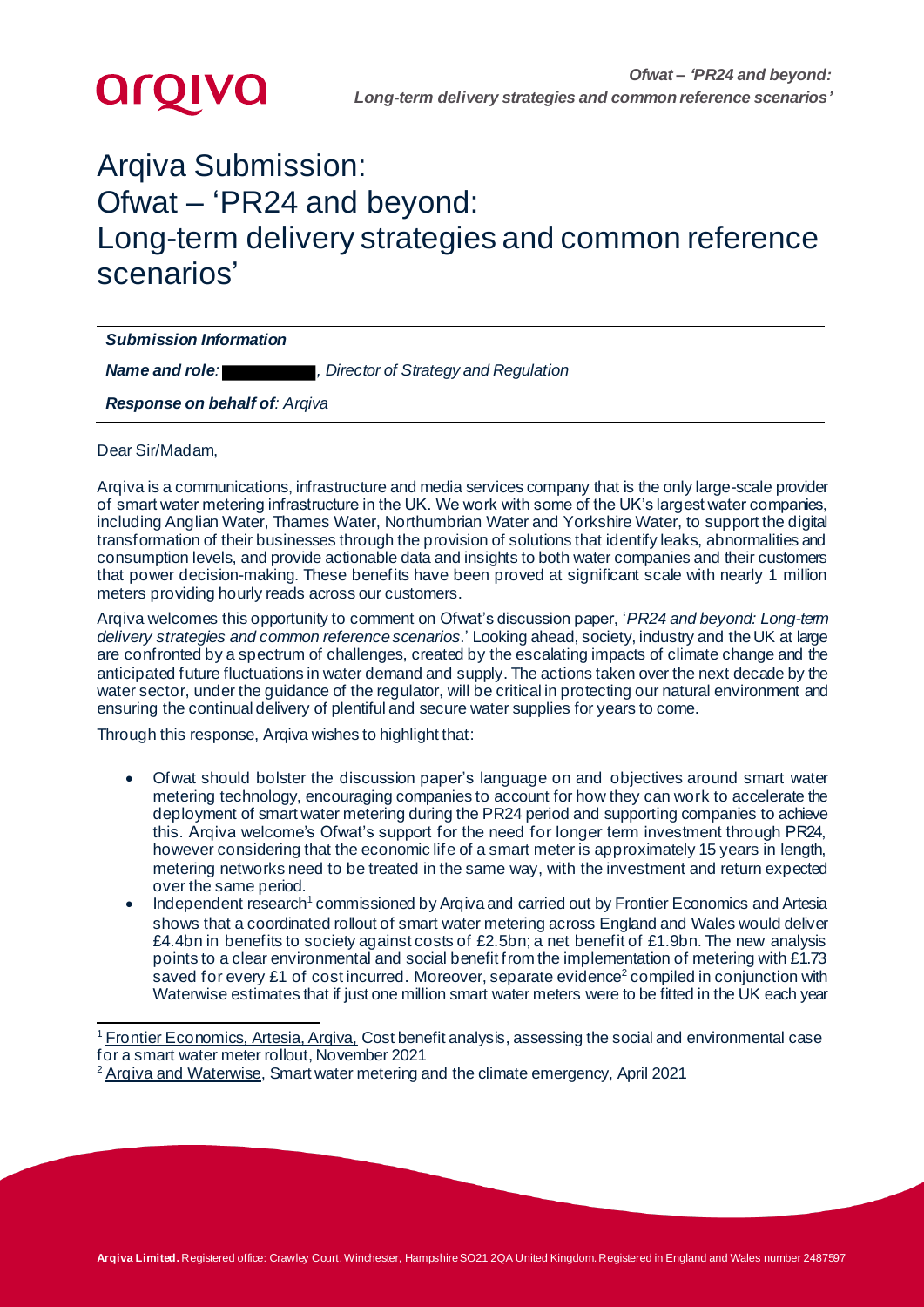

*Long-term delivery strategies and common reference scenarios*

for the next 15 years, then by the mid-2030s, savings of at least one billion litres of water a day (1,000 Mld) could be made and the UK's current total annual greenhouse gas emissions could be reduced by up to 0.5 per cent (2.1MtCO2e).

• Arqiva would greatly value the opportunity to meet with Ofwat's officials to highlight our points regarding the direct benefits of smart metering.

The effects of climate change are making rainfall less reliable which, together with an increasing population and unresolved leakages in both water and wastewater services, is placing ever-increasing pressure on water resources. Findings from the Climate Change Committee (CCC) have already argued that actions taken to help bolster the nation's resilience and adaptation to the effects of climate change have "failed to keep pace" with growing climate related risks.<sup>3</sup> However, the CCC emphasises that "further reductions in water use by households would make them less vulnerable to water shortages" in future.<sup>4</sup> At the helm of the water sector, Ofwat will play a critical, guiding role.

Therefore, as mentioned, we welcome Ofwat's commitment to a long-term focus so far in the PR24 process and the discussion paper's recognition that "together, we need to tackle demands from climate change and respond to customers' increasing expectations around service and treatment of the environment, while recognising pressures on customers' ability to pay their water bills." It is Arqiva's belief that smart water metering technology provides an available technological solution now that can help companies tackle these priorities.

In order to successfully mitigate and adapt to the effects of climate change and counteract future fluctuations in demand and supplyand customers' bills, it is incumbent on Ofwat, the Government,and the private sector to work together to ensure the resilience of our natural resources and support the public in making environmentally conscious decisions.

This is an area where the water sector has already shown strong leadership. However, a long-termapproach that is pro-smart metering, through the PR24 process, is now needed. This approach should recognise the benefitsof creating a truly digitilised water infrastructure network, should utilise the strengths of every aspect of the water industry and encourage a collaborative approach by all parties.

Yours sincerely,



Director of Strategy and Regulation Arqiva

<sup>&</sup>lt;sup>3</sup> [Climate Change Committee,](https://www.theccc.org.uk/publication/independent-assessment-of-uk-climate-risk/) Independent Assessment of UK Climate Risk, June 2021

<sup>&</sup>lt;sup>4</sup> [UK Climate Risk,](https://www.ukclimaterisk.org/wp-content/uploads/2021/06/CCRA3-Briefing-Water.pdf) Water Briefing – Findings from the third UK Climate Change Risk Assessment (CCRA3) Evidence Report 2021, June 2021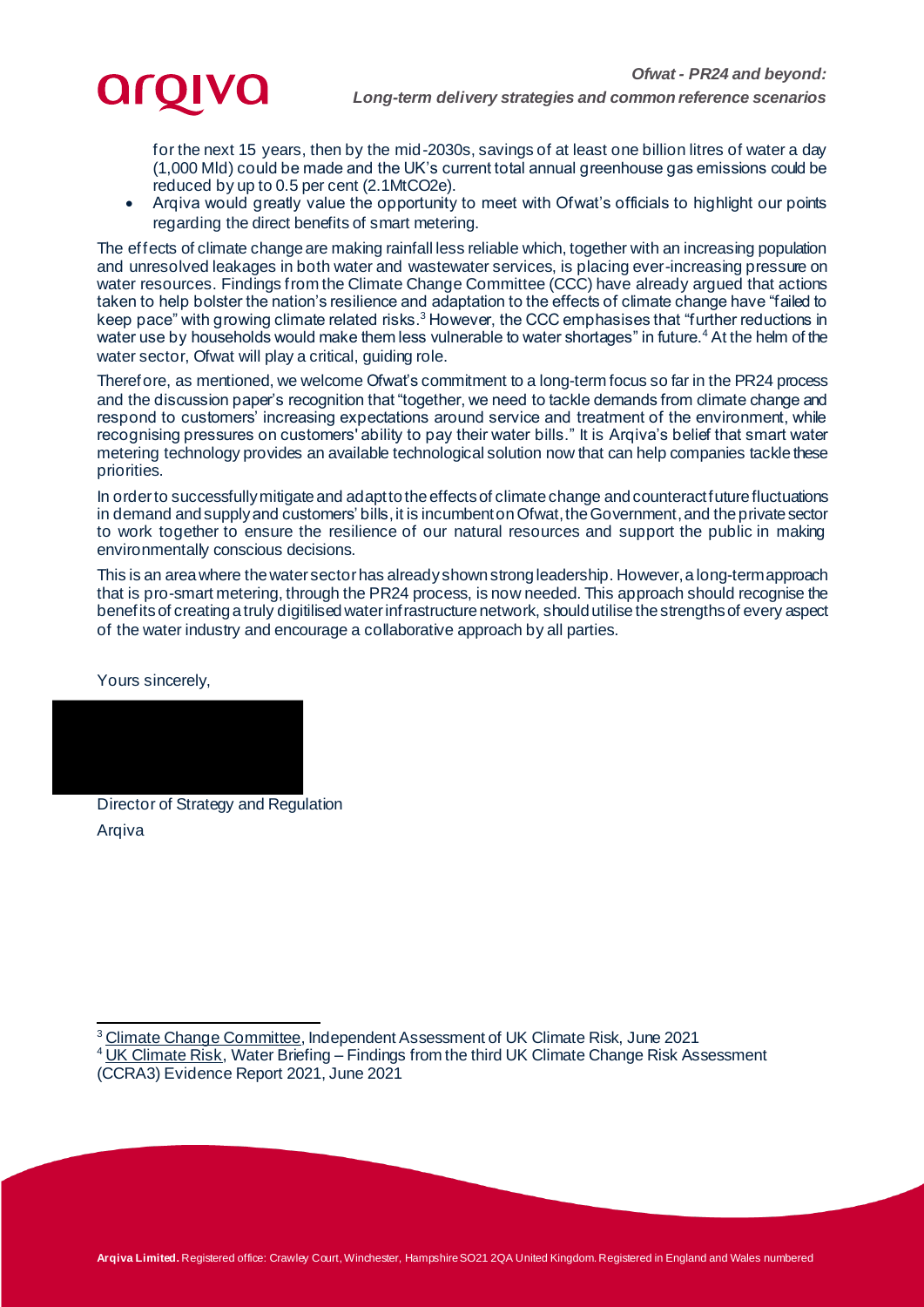## **Arqiva's comments on 'PR24 and beyond: Long-term delivery strategies and common reference scenarios' guidance by Ofwat**

Arqiva agrees with the consensus amongst the water sector that "an increased focus on the long-term should be one of the key themes of PR24." It is right that the sector considers carefully, via five-year business plans, its trajectory towards outcomes in 2050 and Arqiva supports the discussion paper's approach that strategies will need to remain flexible and may need to be modified to account for unforeseen changes in the future. The discussion paper's outlining of the common requirements for companies' long-term delivery strategies will serve to provide coherence as the sector charts its trajectory towards the '2050 outcome.' However, with the regular economic life of a smart meter being approximately 15 years in length, metering networks also will require this long-term focus on investment and return over the same period.

As a key focus question, the discussion paper asks, "*given future uncertainties, what activities need to be undertaken in the next price review period to meet long-term objectives, and what should be scheduled for future periods?"* Arqiva agrees with the set of 'common reference scenarios' that the document proposes that companies should account for in their long-term delivery strategies as the key drivers of uncertainty for the sector going in the future: Technology, Climate Change, Demand and Environmental Ambition.

These scenarios effectively capture the key trends that confront the sector, providing an adept framework that will allow companies to effectively calibrate their commitments in their long-term delivery strategies. In fact, as we will discuss later in this response, smart water metering delivers benefits under each of these themes, as indicated by new research commissioned by Arqiva examining the public's [attitudes](https://www.arqiva.com/21586.002_ARQIVA%20WATERWISE%20GLOSSY%20LANDSCAPE%20V9.2.pdf); the [environmental case](https://www.arqiva.com/Arqiva+Waterwise+Net+Zero+Report+FINAL.pdf) and [a cost benefit analysis](https://www.arqiva.com/news-views/21586.003_ARQIVA%20FRONTIER%20ARTESIA%20SMART%20WATER%20GLOSSY%20V8.0.pdf).

Specifically, under the paper's 'Technology' common reference scenario, Ofwat makes clear its expectation that companies will "consider a wide range of technological developments in their long-term strategies," including, "smart metering and network telemetry." Arqiva strongly welcomes this recognition in the paper and Ofwat's point that "smart meters and network telemetry are widely used in the water sector today to monitor data such as water consumption, flow, pressure and quality," however it should also be noted that communication technologies can provide critical telemetry in the wastewater network.

Arqiva believes that Ofwat should go further under this common reference scenario to emphasise to water companies the importance of specifically accounting for smart water metering in their long-term delivery strategies. The paper currently underplays the importance and benefits of smart water metering as a readily available solution for the sector.

In addition, whilst the recognition of "100% smart meter penetration by 2050" in the 'high technology scenario' is a prudent observation to make, this date range is unambitious for the roll out of an existing technology and the reference to smart metering here is too high level. It is Arqiva's view that the PR24 investment planning process should be used to encourage and support water companies to accelerate the roll-out of smart meters. Further funding needs to be made available from the 2024 price review onwards to enable the water industry to invest over the long term in the rollout of smart meters for the clear benefits we discuss in this response.

Furthermore, the 'low technology scenario' currently makes no mention of smart metering penetration and should be amended to include this as a factor. Whilst in a low technology scenario, metering penetration may be less significant, given that a number of water companies are already progressing smart metering deployments, the impetus suggests that this will continue to occur through to 2050 and should therefore also be accounted in the lower technology scenario (even if less prevalent) and in water companies' delivery strategies.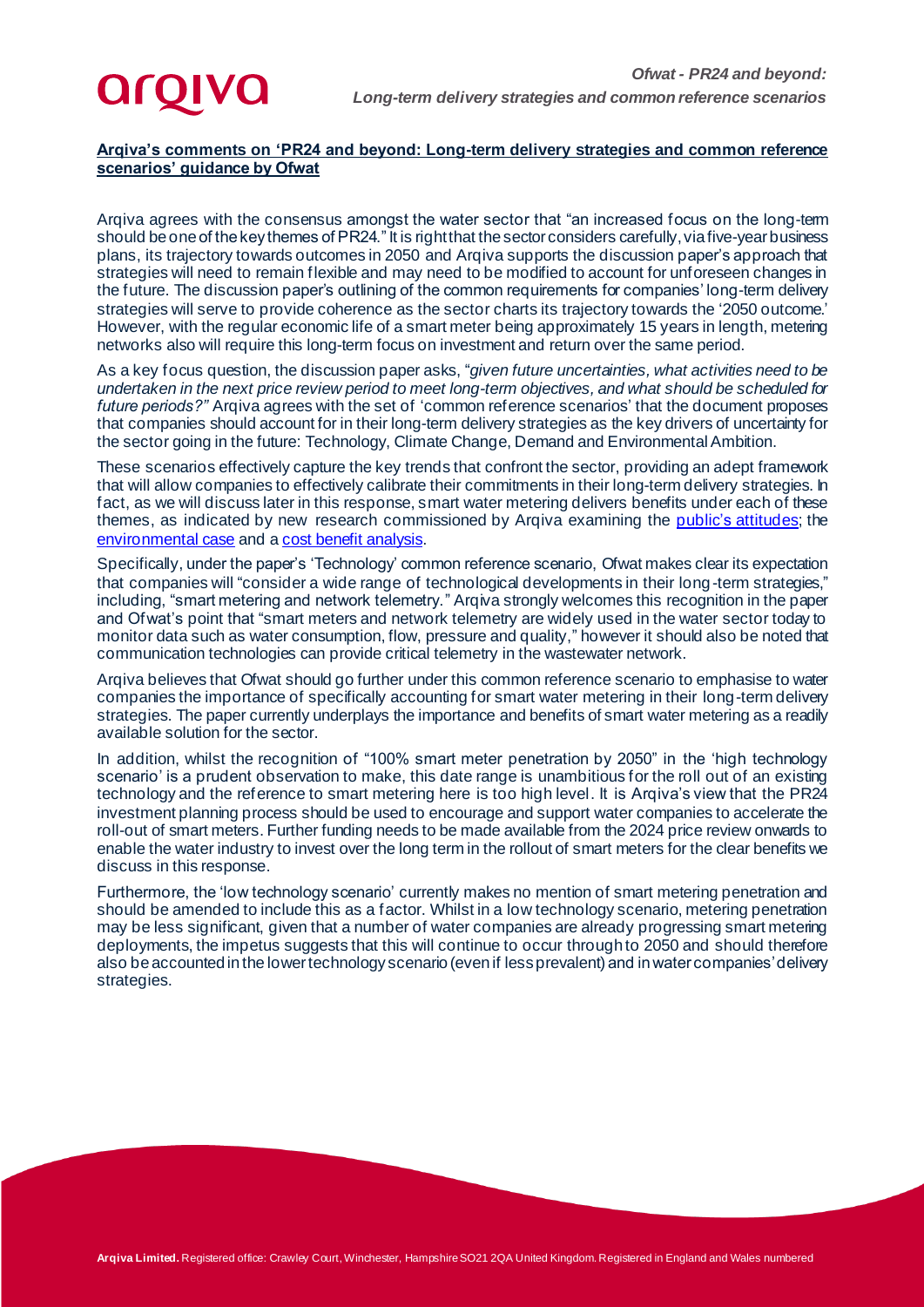## *Benefit 1: The role of smart water metering in delivering a resilient water sector*

As mentioned, Arqiva believes that the discussion paper, particularly under the common reference scenarios, currently underplays the important role of smart water metering and the extent to which companies should account for the technology in their long-term delivery strategies. Language under the section concerning 'Technology' common reference scenarios should be strengthened to this end. Consideration for a roll-out of the technology could also be made under the 'Demand' common reference scenarios, which already includes factors such as the potential for future changes to building regulations and product standards on water demand.

The connectivity that smart water infrastructure provides enables water companies to actively manage their network and take action to reduce leakage and implement technological solutions that support environmentally conscious decision-making. However, the implementation of these networks is not uniform across the UK or between nations.

In order to achieve the water industry's resilience objectives at the fastest possible pace as mentioned, there needs to be a meaningful acceleration in the nationwide rollout of smart water networks and metering. This should be fully supported and enabled by the regulatory frameworks enacted by Ofwat which underpin the development of the water sector.

The real-time (or near real-time) data provided by Advanced Metering Infrastructure (AMI) smart water meters (in contrast to automatic meter reading (AMR) meters which deliver data much more infrequently), provides a much more accurate and up-to-date measurement of water usage across the distribution chain. This allows the industry to identify leaks more quickly and with greater efficiency, reducing water consumption, waste and overall costs, increasing the sector's resilience to future demand fluctuations. Furthermore, data on household usage allows consumers to become engaged themselves in saving water, helping to drive down per capita consumption. Indeed, in the UK today, over 2.9 billion litres of water put in the public supply is lost to leakage every day, this figure needs to be rapidly resolved if the UK's water usage is to adapt to the change in environment and climate.<sup>5</sup>

To use an example from England, in April 2021 Thames Water celebrated the installation of half a million smart meters in its region. The company claimed that as of that date, smart meters had helped to detect over 28,000 leaks on customers' private supply pipes, saving up to 43 million litres of water per day. At the time, Thames Water said that "customer side leaks account for around a quarter of Thames Water's total leakage and the meter data was cited as playing a large part in the company meeting its leakage reduction target in 2019/20."<sup>6</sup> This example alone presents a significant indicator of the positive impact the technology could have if there was encouragement for it to become more widely deployed.

This evidence therefore demonstrates that the discussion paper, under both its analysis of 'Technology' and 'Demand' common reference scenarios, should deliver an even greater emphasis on the importance of smart water metering solutions. Furthermore, by adding District Metering Area smart meters into the modelling, water network leakage could also be identified in a similar manner.

#### *Benefit 2: The role of smart water metering in countering climate change and protecting the environment*

Arqiva believes that the most profound and urgent risk facing the water sector, and society at large, is the climate emergency. The water sector's ability to reduce its strain on the UK's natural resources will have a fundamental impact upon the country's efforts to prevent the deterioration of the environment. Therefore, we welcome the paper's inclusion of 'Climate Change' as a common reference scenario consideration for water companies to account for in their long-term delivery strategies. Indeed, evidence shows that smart

<sup>5</sup> Water UK, England and Wales, April 2019 - March 2020

<sup>&</sup>lt;sup>6</sup> [Thames Water,](https://www.thameswater.co.uk/about-us/newsroom/latest-news/2021/apr/smart-water-meter-milestone) Thames Water hits half a million smart meter milestone, April 2021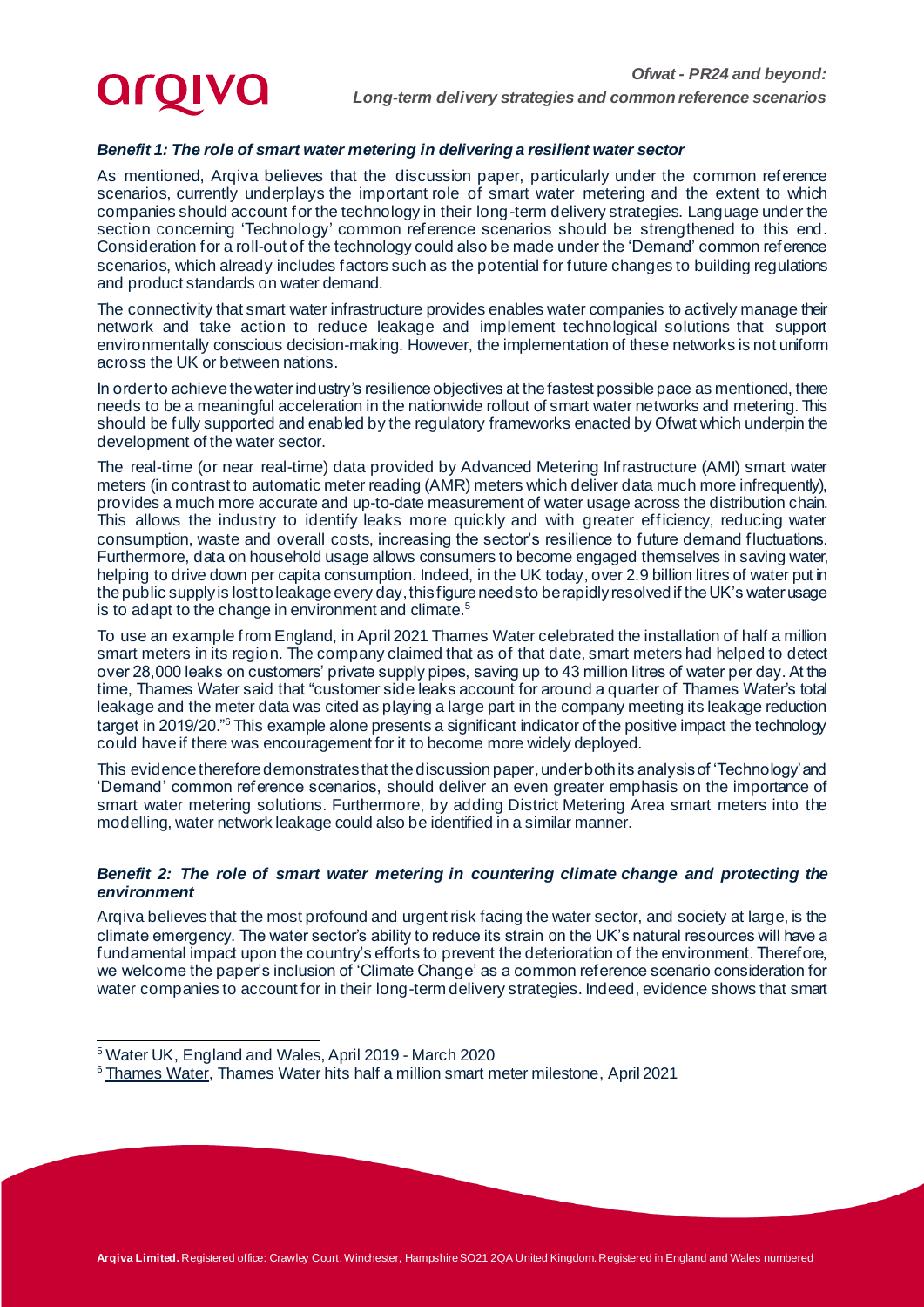

water metering technology, if deployed at scale, can also make significant contributions towards the UK's trajectory to net zero emissions.

The water sector has already shown strong leadership in the fight against climate change, committing to a target of net zero by 2030 for its operational emissions. However, given that approximately 6 per cent of the UK's total greenhouse gas emissions each year (circa 27 MtCO2e<sup>7</sup>) comes from activities relating to the production and use of water, it is clear that further measures to reduce the amount of water we consume as a society, and protect the existing water supply, are urgently required.

Arqiva's own analysis shows that smart water metering can directly contribute to the UK's ambitions to meet net zero economy-wide by 2050. Based on evidence compiled in conjunction with Waterwise on the impact of smart meters that have already been fitted, we estimate that if just one million smart water meters are fitted in the UK each year for the next 15 years, then by the mid-2030s, savings of at least one billion litres of water a day (1,000 Mld) could be made and the UK's current total annual greenhouse gas emissions could be reduced by up to 0.5 per cent (2.1MtCO2e).<sup>8</sup>

However, government and regulatory leadership is required if the water industry is to contribute as much as possible to meeting the UK's environmental objectives. The Government and regulators have a vitally important role to play in delivering a holistic policy and regulatory framework that drives and supports change over the long-term and within every aspect of the sector; from the management of wastewater and sewage, to incentivising the water companies to support their customers to actively manage their water usage.

#### *Benefit 3: The economic case for smart water metering and its benefits to the consumer*

As mentioned, Arqiva believes that the draft paper's outlining of the common requirements for companies' long-term delivery strategies will serve to provide coherence as the sector charts its trajectory towards the '2050 outcome.' Particularly, under the common requirement of "Ambition," Arqiva welcomes the discussion paper's expectation for companies to "use evidence of customer priorities and preferences to inform the selection and sequencing of enhancement investments for the core pathway up to 2050." The great access to detailed data sets that smart water metering technology provides, could have a profound impact on the ability for customers to manage their bills and for companies to directly enhance their service to customers.

Ofwat needs to ensure that regulatory mechanisms are appropriately tailored to accelerate the deployment of smart water metering nationally. Indeed, the expectations placed on water companies by consumers are continuing to intensify and Arqiva believes that technological solutions can be employed to ensure that companies meet their customers' heightened standards.

Important new research has suggested that a coordinated and accelerated roll out of smart water metering across England and Wales would deliver huge benefits for households, the environment, and the water industry. Independent research<sup>9</sup> commissioned by Arqiva and carried out by Frontier Economics and Artesia shows that a coordinated rollout of smart water metering across England and Wales would deliver £4.4bn in benefits to society against costs of £2.5bn; a net benefit of £1.9bn. The new analysis points to a clear environmental and social benefit from the implementation of metering with £1.73 saved for every £1 of cost incurred. Savings would come from improved leakage control and network management, and by avoiding the need for other water resources. The study suggests a potential for overall savings in the cost of delivering water and therefore scope to reduce household bills over time. The study also highlighted a positive benefitto-costs ratio in all areas of England and Wales with the highest ratio in the South-East and East of England, reflecting higher existing meter penetration and greater water scarcity in those areas.

<sup>&</sup>lt;sup>7</sup> [Water UK](https://www.water.org.uk/wp-content/uploads/2019/12/Water-UK-Research-on-reducing-water-use.pdf) & Artesia, Pathways to long-term PCC reduction, 2019

<sup>&</sup>lt;sup>8</sup> Argiva and Waterwise, Smart water metering and the climate emergency, April 2021

<sup>&</sup>lt;sup>9</sup> Frontier Economics, Artesia, Argiva, Cost benefit analysis, assessing the social and environmental case for a smart water meter rollout, November 2021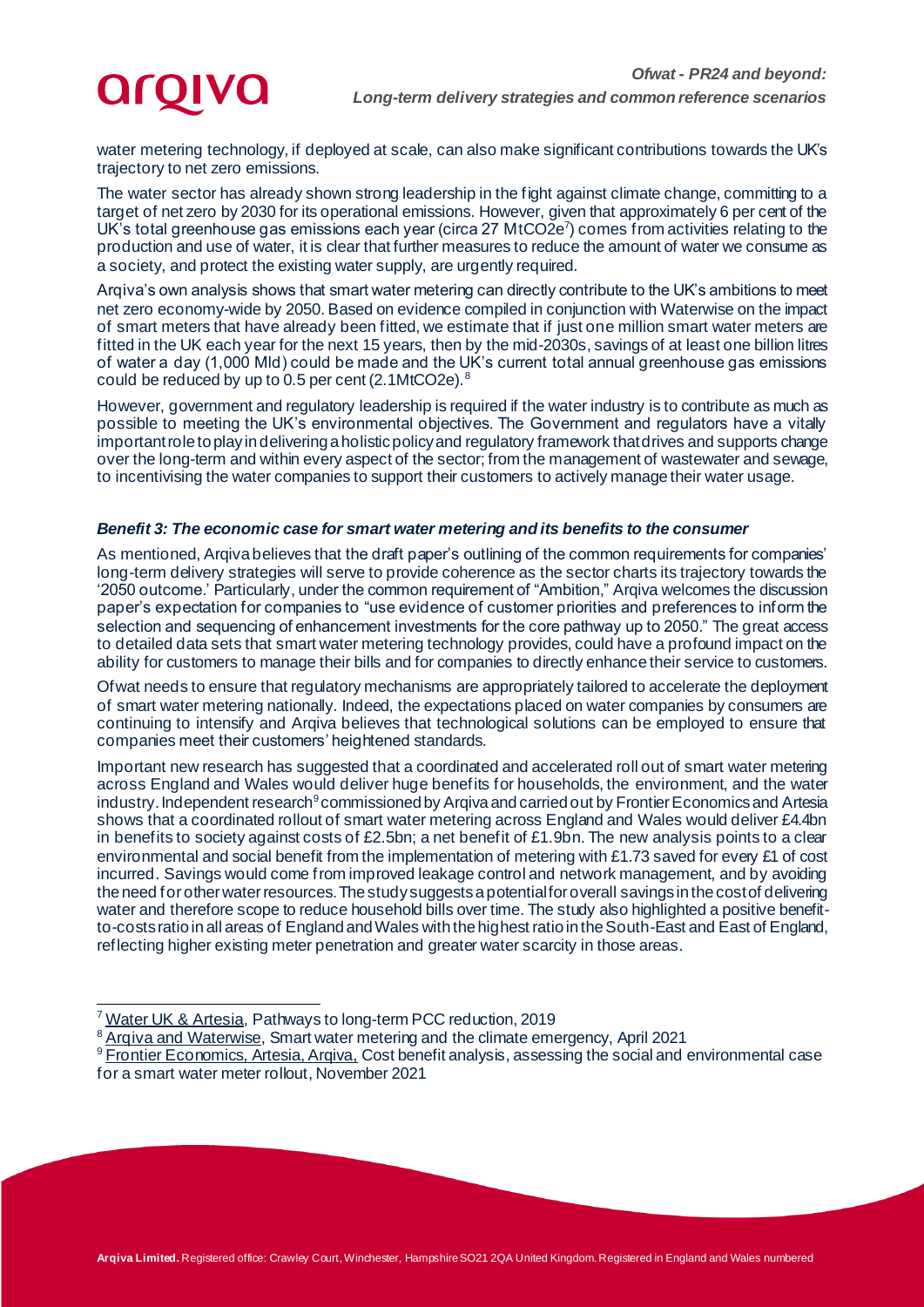**aroiva** 

Alongside the strong economic and environmental cases for a wider smart water metering roll-out, research from Waterwise<sup>10</sup> has also found encouraging signs that the public is receptive to the technology. Nine in ten already have smart technology in their home and 87% would consider getting a smart water meter if it would lead to a reduction in bills and was fitted for free.

Crucially, the research highlights that smart metered customers are more likely to be aware of the water scarcity challenges we face in the UK, are more likely to be aware of their own water use, and are much more likely to act to try to save water. Based on these clear evidence points, if Ofwat in the discussion paper is indeed setting the expectation that companies should use "customer priorities and preferences to inform the selection and sequencing of enhancement investments" then the regulator should be clear that one of the customer priorities that should be facilitated with investment is the accelerated deployment of smart metering.

Moreover, based on Anglican Water's experience with smart metering, they have predicted an 18 per cent reduction in personal water consumption in their forward investment plans due to smart metering installations. Of this total, they attribute 3 per cent specifically to the additional insights they will gain from smart meters compared to "dumb" meters.<sup>11</sup>

The value of smart metering has already been recognised by several national bodies including Ofwat itself, the National Infrastructure Commission, the Consumer Council for Water and the Environment Agency, as well as by the water companies themselves. The Climate Change Committee (CCC) has stressed that metering can "help with the management of water usage and supplies during peak demand and help water companies identify and fix leaks"<sup>12</sup>, and highlighted the importance of enhanced water metering in reducing companies identify and fix leaks"<sup>12</sup>, and highlighted the importance of enhanced water metering in reducing future water deficits within its recently published UK Climate Change Risk Assessment (CCRA3)<sup>13</sup>.

Smart metering also reduces the amount of water which must be extracted and processed, resulting in lower costs for water companies, in addition to the environmental benefits we have already described in detail in this response. The Frontier / Artesia research highlights that there is scope for these savings to either be passed on to consumers directly through lower average bills, or indirectly through investment into better, more efficient services. Indeed, as mentioned, there is a broad belief developing amongst the sector that smart metering is the fairest way of charging for water and this should be more greatly reflected in the language of the discussion paper and in the focus of the PR24 process more widely.

## **Conclusion**

Overall, Arqiva greatly welcomes the long-term approach of this discussion paper, the outlined common requirements for companies' long-term strategies and the common reference scenarios described within. However, the paper currently underplays the importance of smart water metering as a technological solution that companies can employ through their long-term strategies. Through an insufficient emphasis on the importance of smart water metering technology so far in the PR24 process, Ofwat risks missing out on taking advantage of the clear benefits that smart water metering could deliver for the UK water sector, and the related benefits for the environment, the UK's future water resilience, the economy, and customers' bills.

Arqiva considers that the PR24 investment planning process should be used to enable and support water companies to accelerate the roll-out of smart meters. Further funding needs to be made available from the 2024 price review onwards to enable the water industry to invest over the long term in the rollout of smart meters. The regulated pricing and AMP framework should incentivise and enable increased use of smart metering and the delivery of carbon emission reductions across the water sector. These should be reviewed to ensure that they support and do not hinder this objective.

<sup>&</sup>lt;sup>10</sup> [Waterwise, Arqiva,](https://www.arqiva.com/21586.002_ARQIVA%20WATERWISE%20GLOSSY%20LANDSCAPE%20V9.2.pdf) Exploring public attitudes towards smart water metering, November 2021

[Anglian Water Services Ltd.,](https://www.anglianwater.co.uk/siteassets/household/about-us/public-affairs-2019/defra---pcc-water-consumption---october.pdf) October 2019

<sup>&</sup>lt;sup>12</sup> [Climate Change Committee](https://www.theccc.org.uk/wp-content/uploads/2021/06/Progress-in-adapting-to-climate-change-2021-Report-to-Parliament.pdf), June 2021, p.155

<sup>13</sup> [UK Climate Risk,](https://www.ukclimaterisk.org/wp-content/uploads/2021/06/CCRA3-Briefing-Water.pdf) June 2021